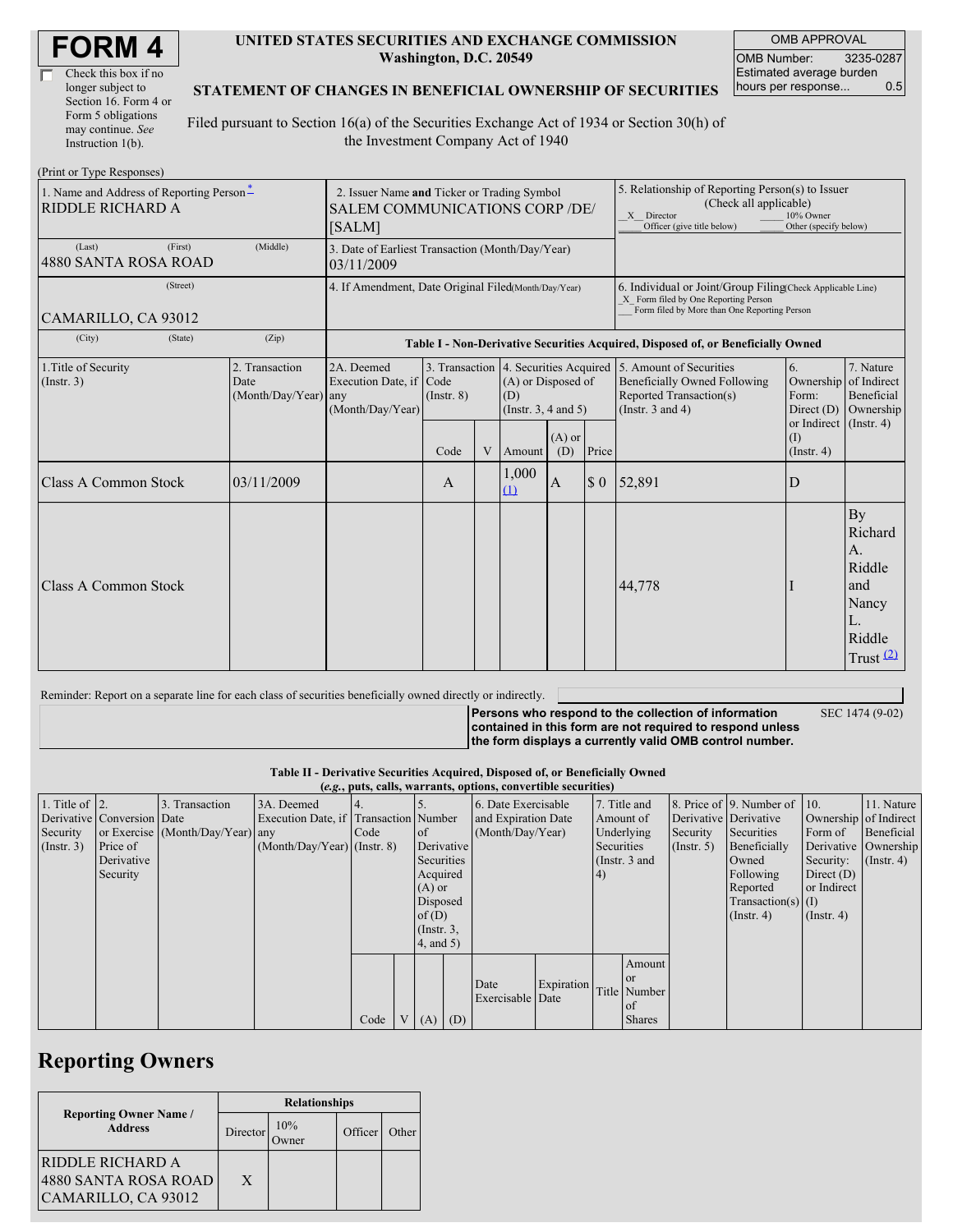### **Signatures**

| /s/ Christopher J. Henderson, Attorney-in-fact for Richard A. Riddle pursuant to a continuing power of attorney |  | 03/12/2009 |
|-----------------------------------------------------------------------------------------------------------------|--|------------|
|-----------------------------------------------------------------------------------------------------------------|--|------------|

\*\*Signature of Reporting Person Date **Date** Date **Date** 

# **Explanation of Responses:**

- **\*** If the form is filed by more than one reporting person,*see* Instruction 4(b)(v).
- **\*\*** Intentional misstatements or omissions of facts constitute Federal Criminal Violations. *See* 18 U.S.C. 1001 and 15 U.S.C. 78ff(a).
- **( 1)** Restricted stock grant
- **( 2)** By Richard A. Riddle as Trustee of Richard A. Riddle and Nancy L. Riddle Trust

Note: File three copies of this Form, one of which must be manually signed. If space is insufficient, *see* Instruction 6 for procedure.

Potential persons who are to respond to the collection of information contained in this form are not required to respond unless the form displays a currently valid OMB number.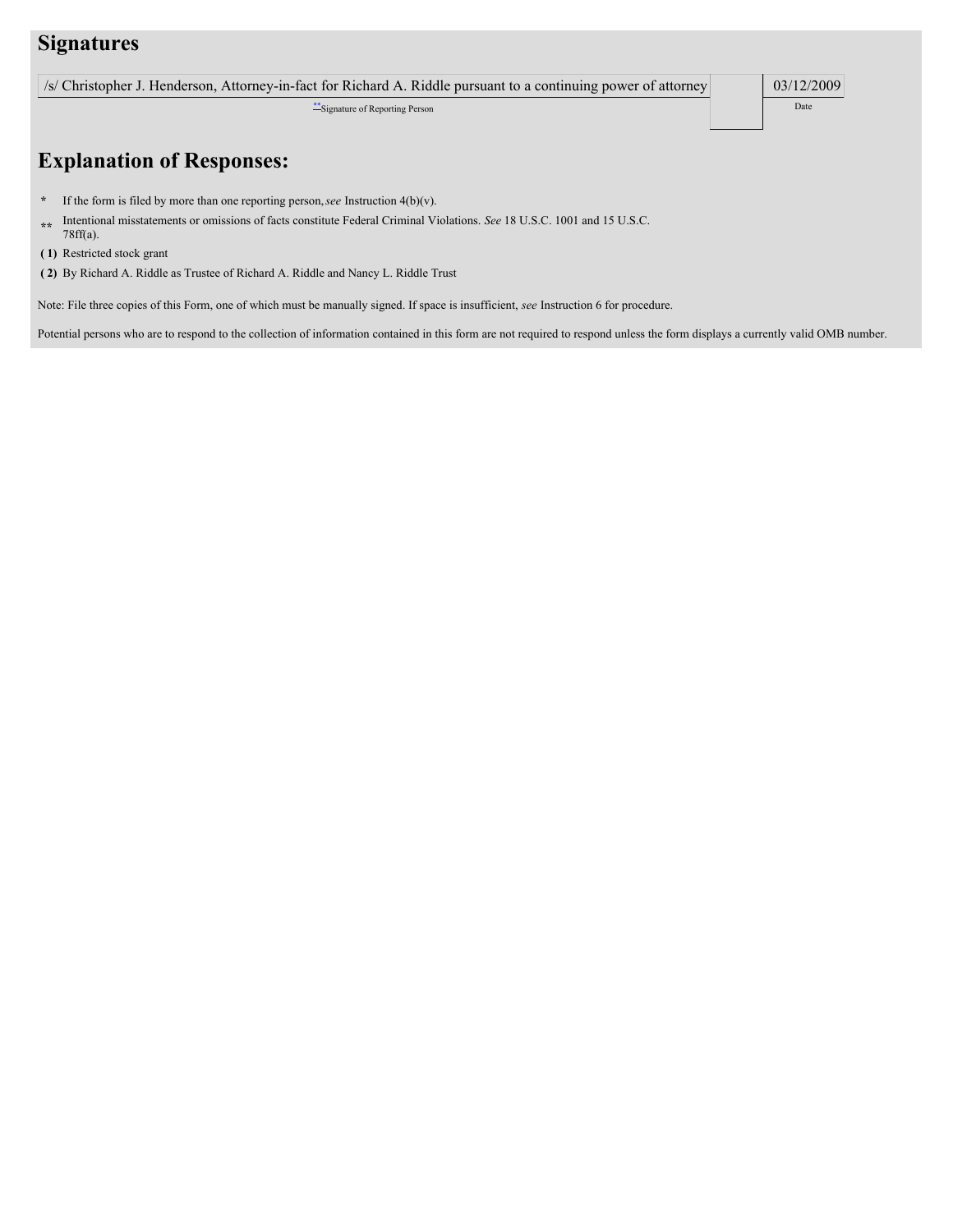### **RICHARD A. RIDDLE LIMITED POWER OF ATTORNEY FOR SECTION 16 REPORTING OBLIGATIONS**

Know all by these presents, that the undersigned hereby makes, constitutes and appoints each of Christopher J. Henderson and Evan D. Masyr, each acting individually, as the undersigned's true and lawful attorney-in-fact, with full power and authority as hereinafter described on behalf of and in the name, place and stead of the undersigned to:

(1) prepare, execute, acknowledge, deliver and file Forms 3, 4, and 5 (including any amendments thereto) with respect to the securities of Salem Communications Corporation, a Delaware corporation (the "Company"), with the United States Securities and Exchange Commission, any national securities exchanges and the Company, as considered necessary or advisable under Section 16(a) of the Securities Exchange Act of 1934 and the rules and regulations promulgated thereunder, as amended from time to time (the "Exchange Act");

(2) seek or obtain, directly or through a designated person(s) as the undersigned's representative and on the undersigned's behalf, information on transactions in the Company's securities from any third party, including brokers, employee benefit plan administrators and trustees, and the undersigned hereby authorizes any such person to release any such information to the undersigned and approves and ratifies any such release of information; and

(3) perform any and all other acts which in the discretion of such attorney-in-fact are necessary or desirable for and on behalf of the undersigned in connection with the foregoing.

The undersigned acknowledges that:

(1) this Power of Attorney authorizes, but does not require, each such attorney-infact to act in their discretion on information provided to such attorney-in-fact without independent verification of such information;

(2) any documents prepared and/or executed by either such attorney-in-fact on behalf of the undersigned pursuant to this Power of Attorney will be in such form and will contain such information and disclosure as such attorney-in-fact, in his or her discretion, deems necessary or desirable;

(3) neither the Company nor either of such attorneys-in-fact or representative assumes (i) any liability for the undersigned's responsibility to comply with the requirement of the Exchange Act, (ii) any liability of the undersigned for any failure to comply with such requirements, or (iii) any obligation or liability of the undersigned for profit disgorgement under Section 16(b) of the Exchange Act; and

(4) this Power of Attorney does not relieve the undersigned from responsibility for compliance with the undersigned's obligations under the Exchange Act, including without limitation the reporting requirements under Section 16 of the Exchange Act.